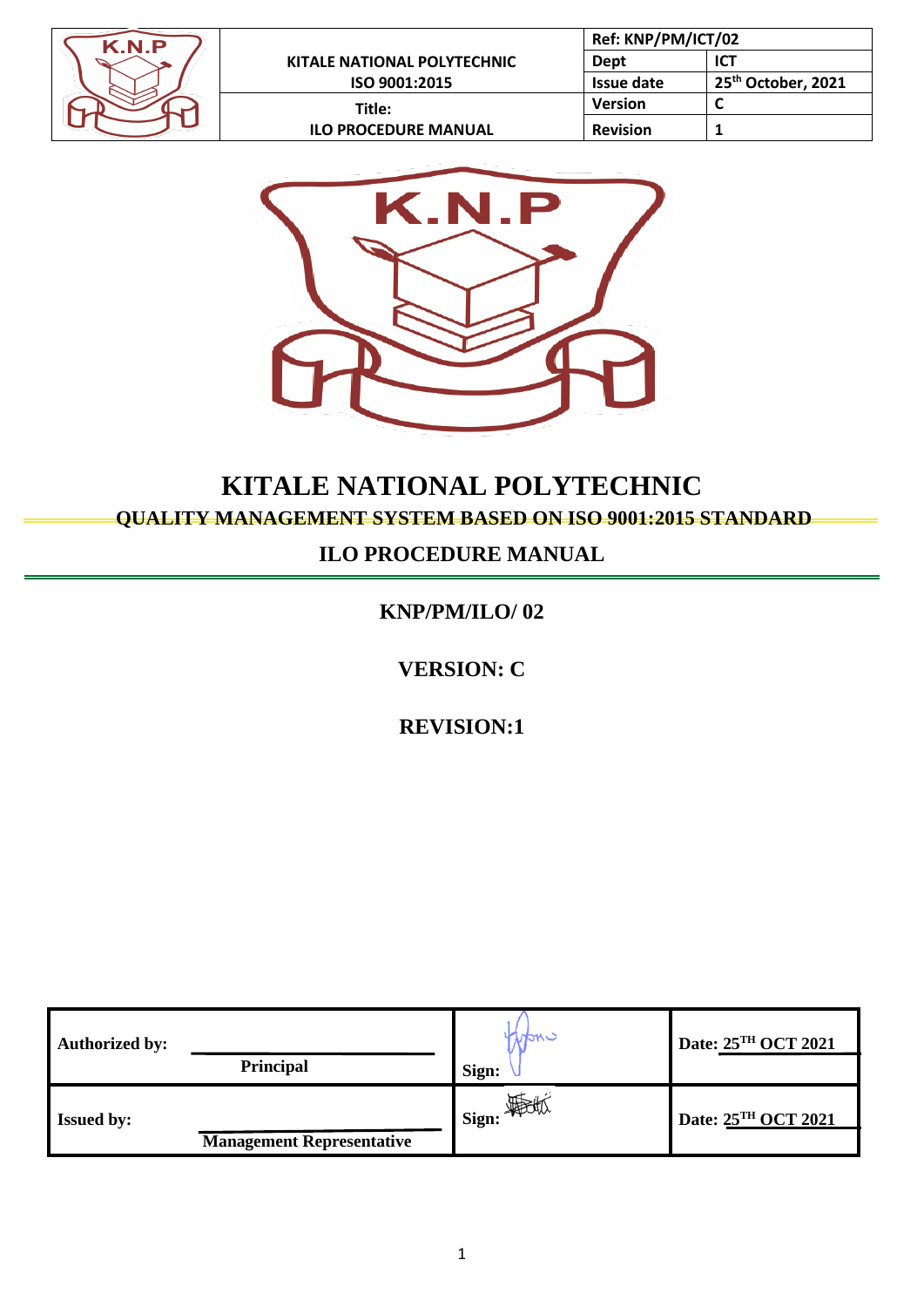

#### **TABLE OF CONTENTS**

| PROCEDURE NUMBER 2: SELECTION AND RECRUITMENT OF INTERNS 8 |  |
|------------------------------------------------------------|--|

## <span id="page-1-0"></span>**RECORDS OF CHANGE**

| $\overline{NO}$ | <b>DETAILS OF CHANGE</b> | <b>DATE</b> |
|-----------------|--------------------------|-------------|
|                 |                          |             |
|                 |                          |             |
|                 |                          |             |
|                 |                          |             |
|                 |                          |             |
|                 |                          |             |
|                 |                          |             |
|                 |                          |             |
|                 |                          |             |
|                 |                          |             |
|                 |                          |             |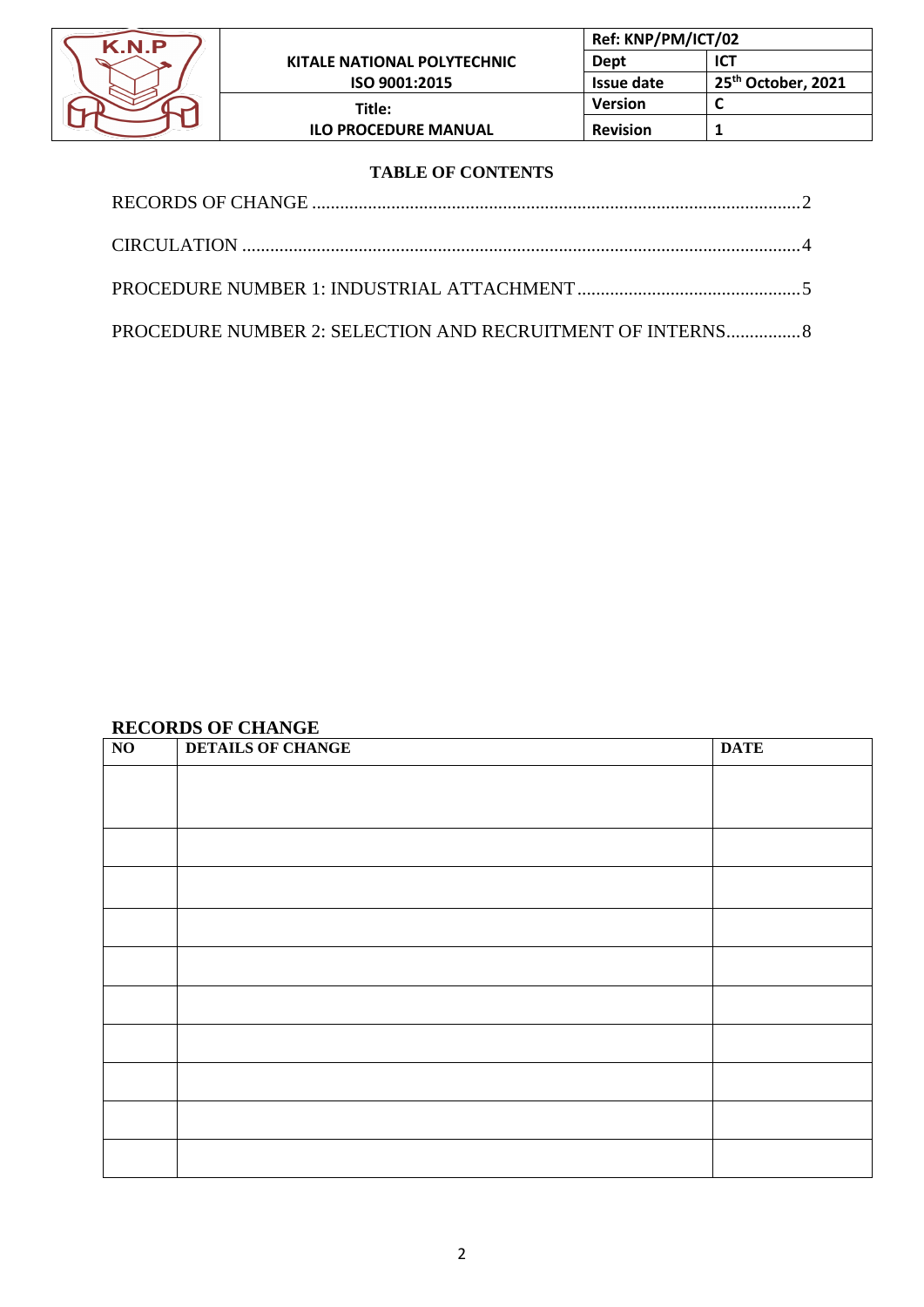| K.N.P |  |
|-------|--|
|       |  |
|       |  |
|       |  |
|       |  |
|       |  |
|       |  |
|       |  |
|       |  |
|       |  |

|                             | Ref: KNP/PM/ICT/02 |                                |
|-----------------------------|--------------------|--------------------------------|
| KITALE NATIONAL POLYTECHNIC | <b>Dept</b>        | ICT                            |
| ISO 9001:2015               | Issue date         | 25 <sup>th</sup> October, 2021 |
| Title:                      | <b>Version</b>     |                                |
| <b>ILO PROCEDURE MANUAL</b> | <b>Revision</b>    |                                |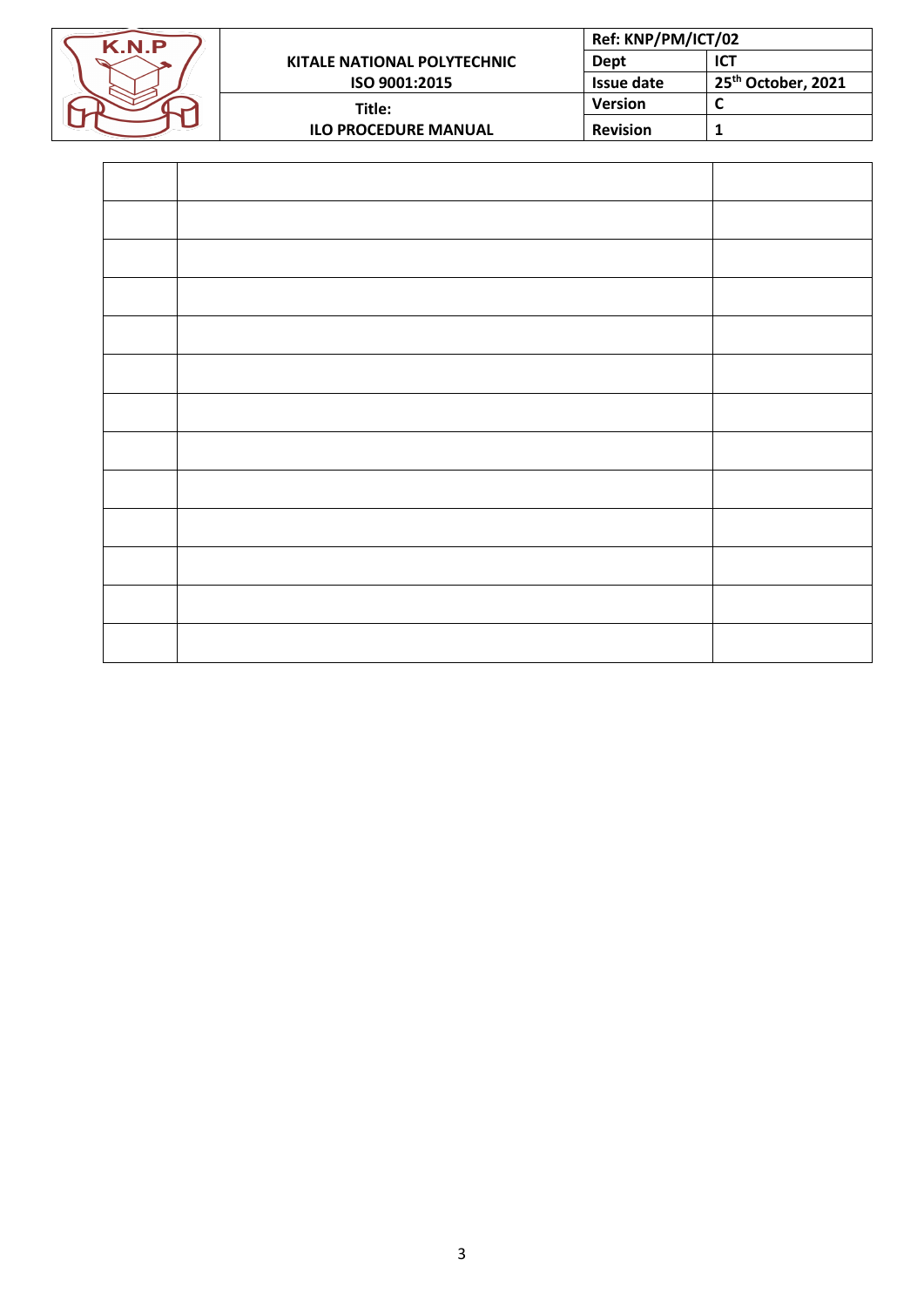

|                             | Ref: KNP/PM/ICT/02 |                                |
|-----------------------------|--------------------|--------------------------------|
| KITALE NATIONAL POLYTECHNIC | Dept               | ICT                            |
| ISO 9001:2015               | <b>Issue date</b>  | 25 <sup>th</sup> October, 2021 |
| Title:                      | <b>Version</b>     |                                |
| <b>ILO PROCEDURE MANUAL</b> | <b>Revision</b>    |                                |

## <span id="page-3-0"></span>**CIRCULATION**

| <b>NAME</b>                        | COPY NO.         |
|------------------------------------|------------------|
| Principal                          | 1.               |
| Deputy Principal Administration    | 2.               |
| Deputy Principal Academics         | 3.               |
| Registrar                          | $\overline{4}$ . |
| Dean of students                   | 5.               |
| Management representative          | 6.               |
| <b>HOD</b> Agriculture             | 7.               |
| HOD Building and civil engineering | 8.               |
| <b>HOD Business</b>                | 9.               |
| <b>HOD</b> Electrical /electronic  | 10.              |
| <b>HOD Hospitality Management</b>  | 11.              |
| HOD ICT                            | 12.              |
| <b>HOD Liberal Studies</b>         | 13.              |
| <b>HOD Applied Sciences</b>        | 14.              |
| <b>HOD Mechanical Engineering</b>  | 15.              |
| <b>Examinations Officer</b>        | 16.              |
| <b>Finance Officer</b>             | 17.              |
| Procurement Officer                | 18.              |
| HOD Guidance and Counseling        | 19.              |
| <b>HOD Library</b>                 | 20.              |
| <b>Industrial Liaison Officer</b>  | 21.              |
| PC Coordinator                     | 22.              |
| <b>Sports Officer</b>              | 23.              |
| <b>External Auditor</b>            | 24.              |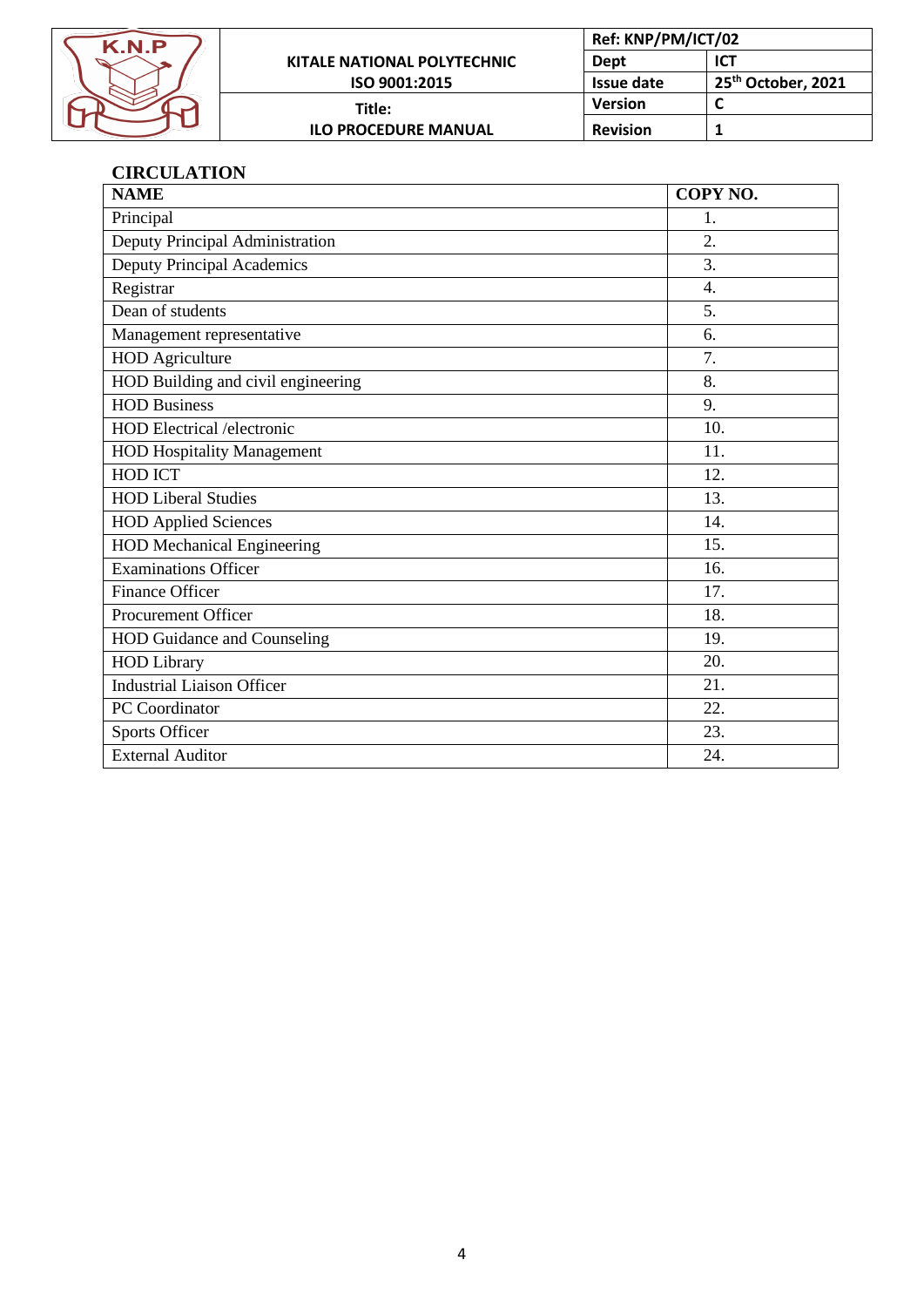

#### <span id="page-4-0"></span>**PROCEDURE NUMBER 1: INDUSTRIAL ATTACHMENT**

#### **1.0 GENERAL**

#### **1.1 PURPOSE**

This procedure is intended to ensure that industrial attachment is carried out efficiently and effectively

#### **1.2 SCOPE**

This procedure applies to all industrial attachment activities in KNP

#### **1.3 REFERENCES**

- a) KNP industrial attachment policy
- b) Current DIT guideline
- c) KNP Academic Policy(2018)

#### **1.4 TERMS DEFINITION**

- a) ILO Industrial Liaison Officer
- b) HOD Head of Department
- c) DAC- Departmental Attachment Coordinator.
- d) Attachment Committee- composed of ILO, Deputy ILO, and all the DACs.
- e) Attachment logbook- attaché's daily record book
- f) Attaché Trainee on attachment.
- g) FO =Finance Officer
- h) DIT- Directorate OF industrial Training
- i) NITA- National Industrial Training Authority

#### **1.5 PRINCIPAL RESPONSIBILITY**

The ILO shall ensure that this procedure is followed and maintained.

#### **1.6 INTERFACES/INTERACTIONS**

- a) Principal for Approvals of Budgets.
- b) Finance officer for facilitation of payments for assessment and insurance covers.
- c) Academic HODs for provision of lists of attaches.
- d) Procurement officer for procurement of insurance covers for students.

#### **1.7 PERFORMANCE TARGET**

The performance shall be measured through the overall performance of the Department basing on;

| PERFORMANCE TARGET                           | <b>MONITORING AND MEASUREMENT</b>                     |
|----------------------------------------------|-------------------------------------------------------|
| Submission of Lists of all eligible attachés | Review date of submission of Lists against stipulated |
| From HODs by $8th$ week of term preceding    | time.                                                 |
| attachment period to the attachment office.  | Verify the lists from HODs with registrar's list and  |
|                                              | admissions criteria (Date of admission and date of    |
|                                              | attachment)                                           |
| 100% placement of eligible attaches.         | Compare assessment reports against and list of        |
|                                              | students on attachment against approved list from     |
|                                              | HOD.                                                  |
| 100% insurance covers for students           | Review the list of students proceeding on attachment  |
| proceeding on attachment                     | against insurance policies                            |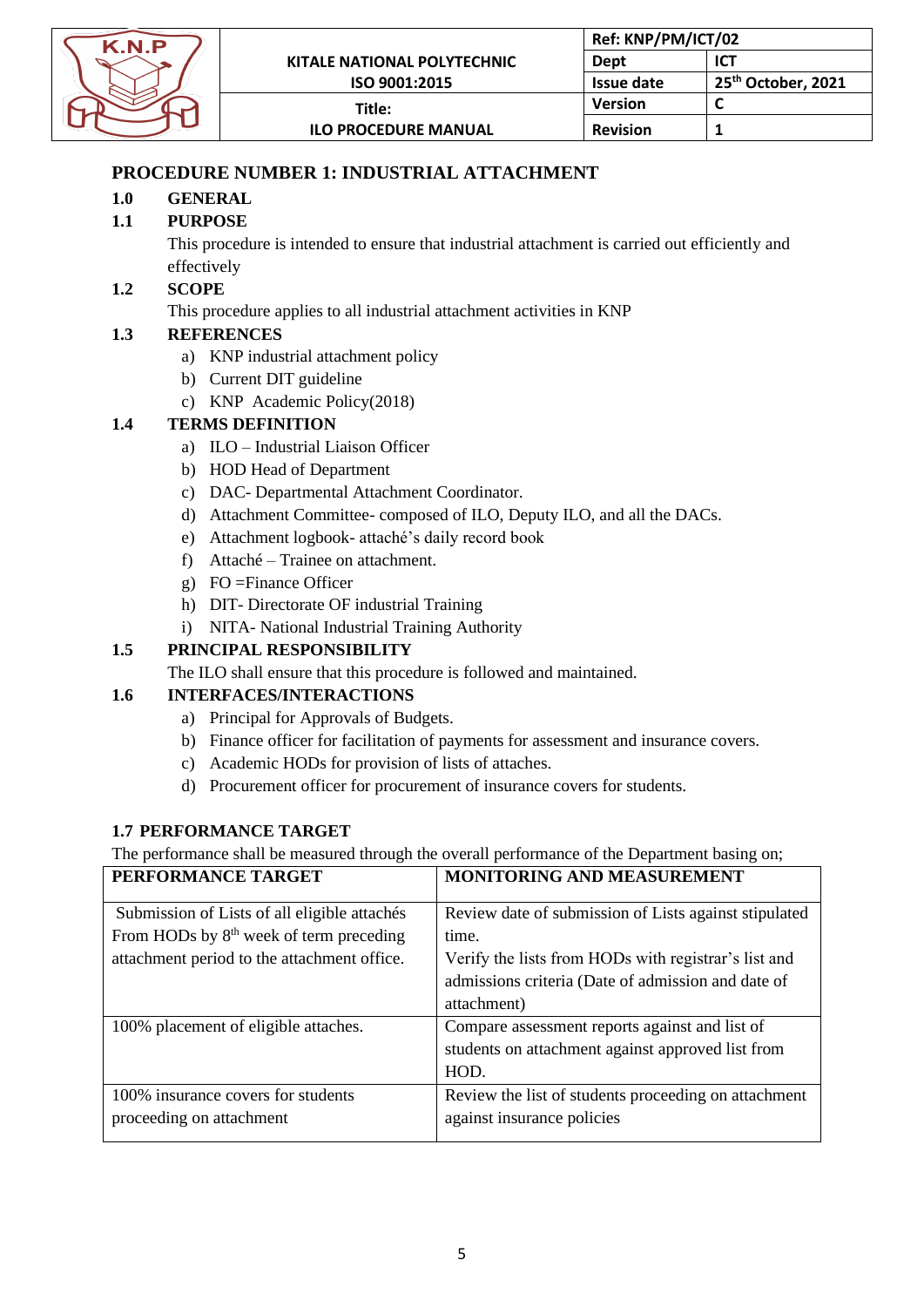

| Assessment of all Attachés before the end of | Compare assessment reports against list of students |
|----------------------------------------------|-----------------------------------------------------|
| attachment period.                           | on attachment                                       |
|                                              |                                                     |

#### **1.8 RESOURCES**

The resources to be used in the process are listed below:-

- i) Printing Machine
- ii) Stationery
- iii) Computers
- iv) Personnel
- v) Logbooks

## **1.9 INPUTS AND OUTPUTS**

| <b>INPUTS</b>             | <b>OUTPUTS</b>                                |
|---------------------------|-----------------------------------------------|
| Funds                     | - Students with practical skills and exposure |
| List of attaches          | -Duly Filled assessment Forms                 |
| <b>Insurance Covers</b>   | -Duly Filled Confidential Reports             |
| Industry requirements     | -Valid Insurance Covers                       |
| <b>Industry Data base</b> | -Attachment Certificates                      |
|                           | -feedback on attachment                       |
|                           | -Minutes of attaches briefing.                |

#### **2.0 METHOD**

#### **2.1. IDENTIFICATION OF STUDENTS DUE FOR ATTACHEMENT AND PLACEMENT**

- 2.1.1 This procedure shall start with the ILO determining the names of trainees proceeding on industrial attachment in each department one term in advance of the attachment period for all trainees. ILO shall be guided by:
	- a) Admission register
	- b) Class attendance register
	- c) KNP Academic Policy
- 2.1.2 Upon determination of the names of trainees proceeding on attachment as per 2.1.1 the ILO shall issue respective attachment introduction letters to the trainees as per department, 4 weeks before the end of the term.
- 2.1.3 The ILO shall also issue NITA forms to attaches' as applicable and also advice on online application.
- 2.1.4 The trainees shall be directed to apply to industries based on:
	- a) Relevant industry in regard to the course
	- b) Ability to self-sustain
	- c) Availability
- 2.1.5 This activity shall be deemed complete when the trainee communicates with the ILO on their successful placement.

#### **2.2 INSURING OF TRAINEEES.**

- 2.2.1 All trainees shall be insured every academic year upon registration. Before the start of the industrial attachment period, the ILO shall in liaison with the F.O compile a list of all trainees due to proceed for attachment and have completed payment of attachment and insurance fees.
- 2.2.2 The ILO shall liaise with the Principal and the F.O to ensure the trainees who have completed payment of attachment and insurance fees as per the procurement procedure.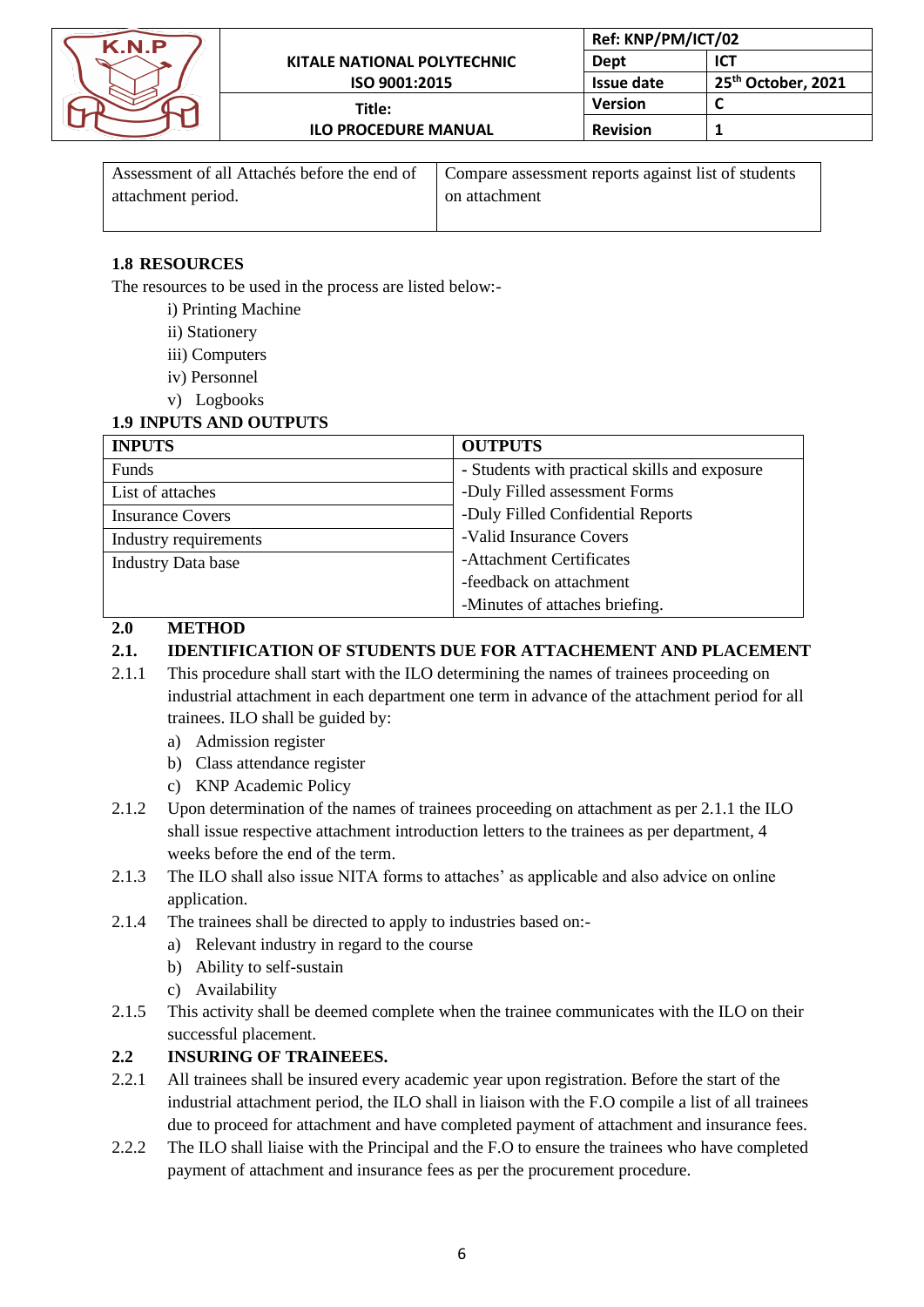

- 2.2.3 The ILO shall communicate with insurance company as per external communication procedure number 2 in the general operations procedures and the insurance company shall proceed to insure the trainees.
- 2.2.4 Upon receipt of the valid insurance cover/policy, the ILO shall issue them to the trainees who shall sign for them.
- 2.2.5 This activity shall be deemed complete when all eligible attachés have been issued with insurance covers.

## **2.3 ATTACHMENT BRIEFING**

- 2.3.1 This activity shall start with the ILO convening an attachment briefing meeting as per meetings procedure, three weeks before the end of the term. Before the briefing meeting, the attachment committee shall meet to deliberate the agenda outlined in 2.3.3
- 2.3.2 The briefing meeting shall be attended by:
	- a). Administration representatives
	- b). ILO/ deputy ILO
	- c). Representatives from Dean's office
	- d). Guidance and Counseling Representative
	- e). Departmental attachment coordinators
	- f). Trainees proceeding on attachment.
- 2.3.3 During the briefing meeting, the trainees shall be advised on
	- a) personal discipline
	- b) observing rules/regulations governing place of attachment
	- c) log book use
	- d) assessment criteria
	- e) safety
	- f) Deadline for reporting attachment placement
	- g) Deadline for submitting post attachment reports
	- h) any emerging issues
- 2.3.4 The ILO shall issue the trainees with:
	- a) log books/Mentoring tools for CBET trainees
	- b) Attachment introduction letters as per individual courses.
- 2.3.5 This activity shall be deemed complete when trainees are released from the meeting.

#### **2.4 ASSESSMENT OF TRAINEES**

- 2.4.1 This activity shall start when attaches report to the place of attachment.
- 2.4.2 The ILO shall communicate with the attaches within 6 weeks to confirm:
	- a) the place/location of attachment
	- b) The number of attaches in a given location.
	- c) Budget of the exercise guided by the destination
	- d) Proposed assessment dates.
- 2.4.4 The ILO shall submit the proposed budget to the principal for approval as per the internal communication procedure.
- 2.4.5 If the principal does not approve, the proposed budget is returned to the ILO with recommendations on amendments.
- 2.4.6 If the principal approves, the proposed budget shall be forwarded to the FO for facilitation/processing of funds and the funds availed to the trainers proceeding for the assessment exercise.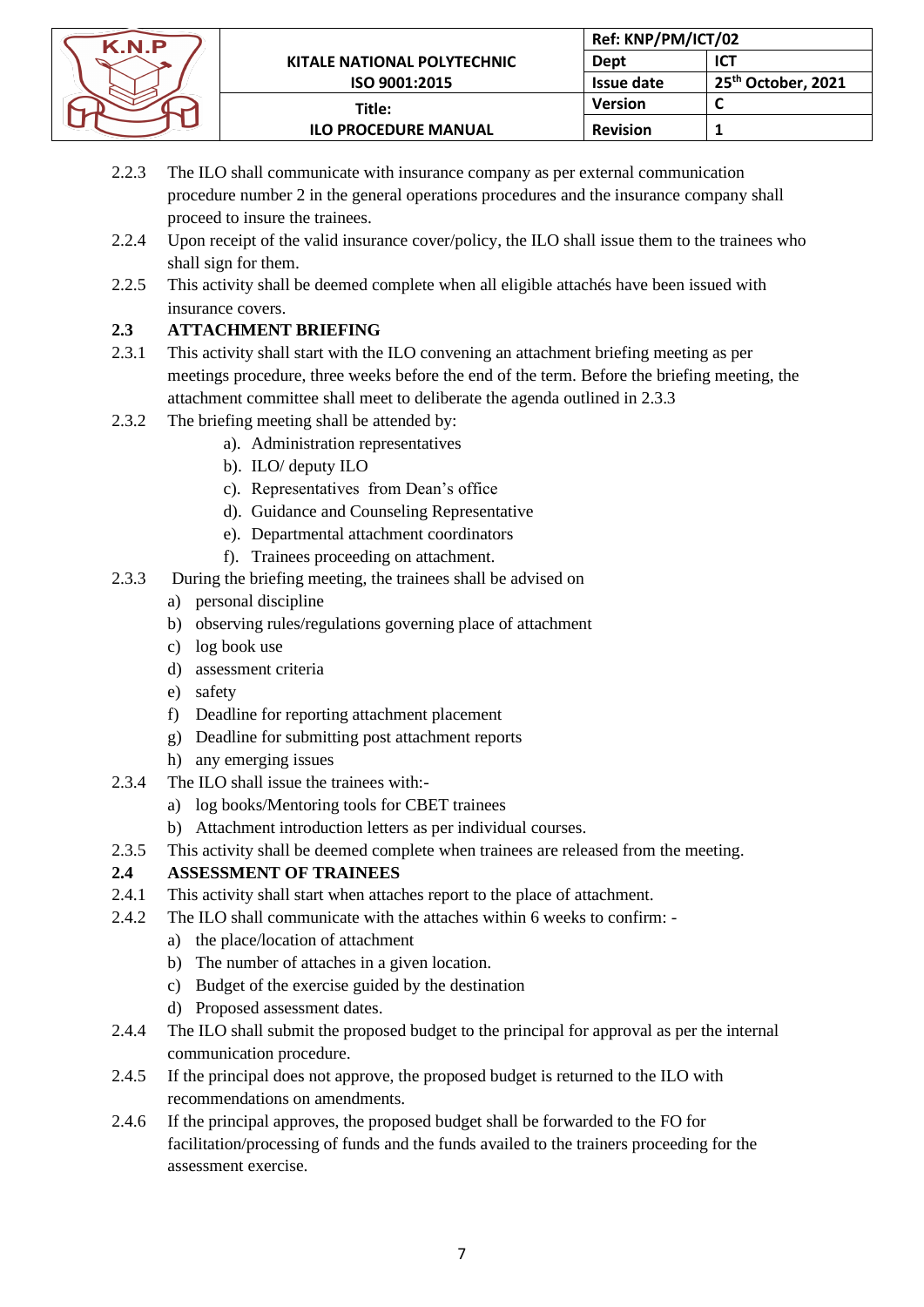

- 2.4.7 After briefing the assessors, the ILO shall provide them with:
	- a) Lecturers introduction letter
	- b) Industrial assessment form
	- c) Confidential report form.
	- d) Particulars of attaché i.e. contact, company, industry, town etc
- 2.4.8 The assessors shall communicate with attaches to inform them of the assessment day.
- 2.4.9 The lecturers shall assess the attaches as per the schedule by:
	- a) Marking the log book
	- b) Discussing with the supervisor/training manager
	- c) Submitting the employers confidential report form.
	- d) Ensuring that the supervisor signs and rubber stamps on the student's assessment form.
- 2.4.10 When the assessors /lecturers return from the field, they shall submit the assessment tools together with field assessment report for analysis.
- 2.4.11 Upon attachment completion, the trainees shall submit their log books, industrial attachment reports, and recommendation letters to their respective DACs within 2 weeks of reporting from attachment.
- 2.4.12 The DACs shall mark the documents and submit the marks to the ILO within 2 weeks of receiving them.
- 2.4.13 Upon receiving the marks from the DACs, the ILO shall issue the trainees with attachment completion certificate.
- 2.4.14 This activity shall be deemed complete upon the ILO having the certificates printed, duly signed and given to the trainees.

#### **3.0 LIST OF APPLICABLE RECORDS AND REPORTS**

- a) Filled attachment particulars form
- b) Filled industrial attachment assessment form
- c) Confidential assessment report.
- d) Insurance issuance record.
- e) Communications
- f) Minutes of meetings

## <span id="page-7-0"></span>**PROCEDURE NUMBER 2: SELECTION AND RECRUITMENT OF INTERNS 2.0 GENERAL**

#### **2.0 PURPOSE**

The purpose of this procedure is to ensure efficient, effective and fair way of selecting and recruiting of KNP Interns as per the HR policy.

#### **2.1 SCOPE**

This procedure shall cover all selection and recruitment of interns at KNP

#### **2.2 TERMS DEFINITION**

- a) GC Governing Council
- b) HOD-Head of Department
- c) HOS Head of Section
- d) CDTVET County Director TVET
- e) D.P Deputy Principal Administration
- f) HRO -Human resource officer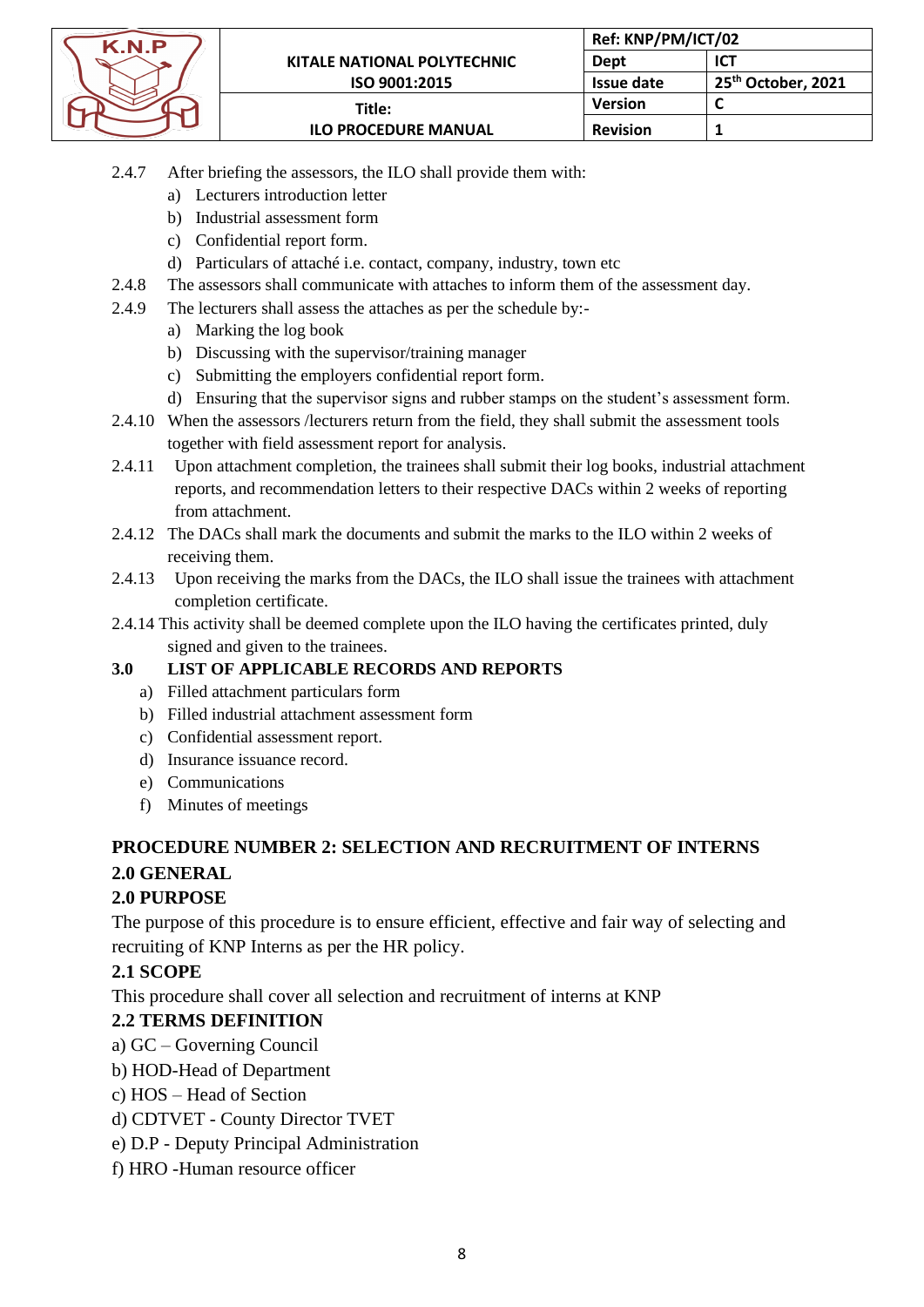

- g) HRAC-human resource advisory committee
- h) DC Disciplinary Committee
- i) ILO- Industrial Liaison Officer
- j) IRC- Intern Recruitment Committee.

## **2.3 REFERENCES**

- a) Current T.S.C code of ethics
- b) TSC rules and regulations
- c) WIBA The Work Injury Benefits Act, 2007
- d) OHS Occupational Safety and Health Act, 2007 (Act No. 15 of 2007) (Cap. 514).
- e) Government circulars on labour
- f) Terms of service for staff
- g) Human resource policy manual
- h) Public Service Code of Conduct

## **2.4 PRINCIPAL RESPONSIBILITY**

The ILO shall ensure that this procedure is strictly adhered to and maintained.

## **2.5 INTERFACES/INTERACTIONS**

- a) All departments for submission of department Intern requirements
- b) HR and Departmental Section Heads for Induction.
- c) Principal for approval/ advice/consultation

#### **2.7 PERFORMANCE TARGET**

The performance shall be measured through the overall performance of the Department basing on;

#### **2.7.1 FOR RECRUITMENT**

| PERFORMANCE TARGET                       | <b>MONITORING AND MEASUREMENT</b>                |  |  |
|------------------------------------------|--------------------------------------------------|--|--|
| Fairness and transparency in recruitment | Review advertisement, list of applicants, and    |  |  |
|                                          | their qualification against the list of selected |  |  |
|                                          | candidates their interviews scorecards and the   |  |  |
|                                          | minimum requirements for the job.                |  |  |
| Effective recruitment                    | Compare departmental needs requirement           |  |  |
|                                          | with the available intern slots for relevant     |  |  |
|                                          | period.                                          |  |  |
| Fairness in the placement of staff       | Review the appointment letter against staff      |  |  |
|                                          | job description and placed areas.                |  |  |

#### **2.8 RESOURCES**

The resources to be used in the process are listed below:-

- a) Tools, equipment and machines
- b) Personnel
- c) Funds
- d) Facilities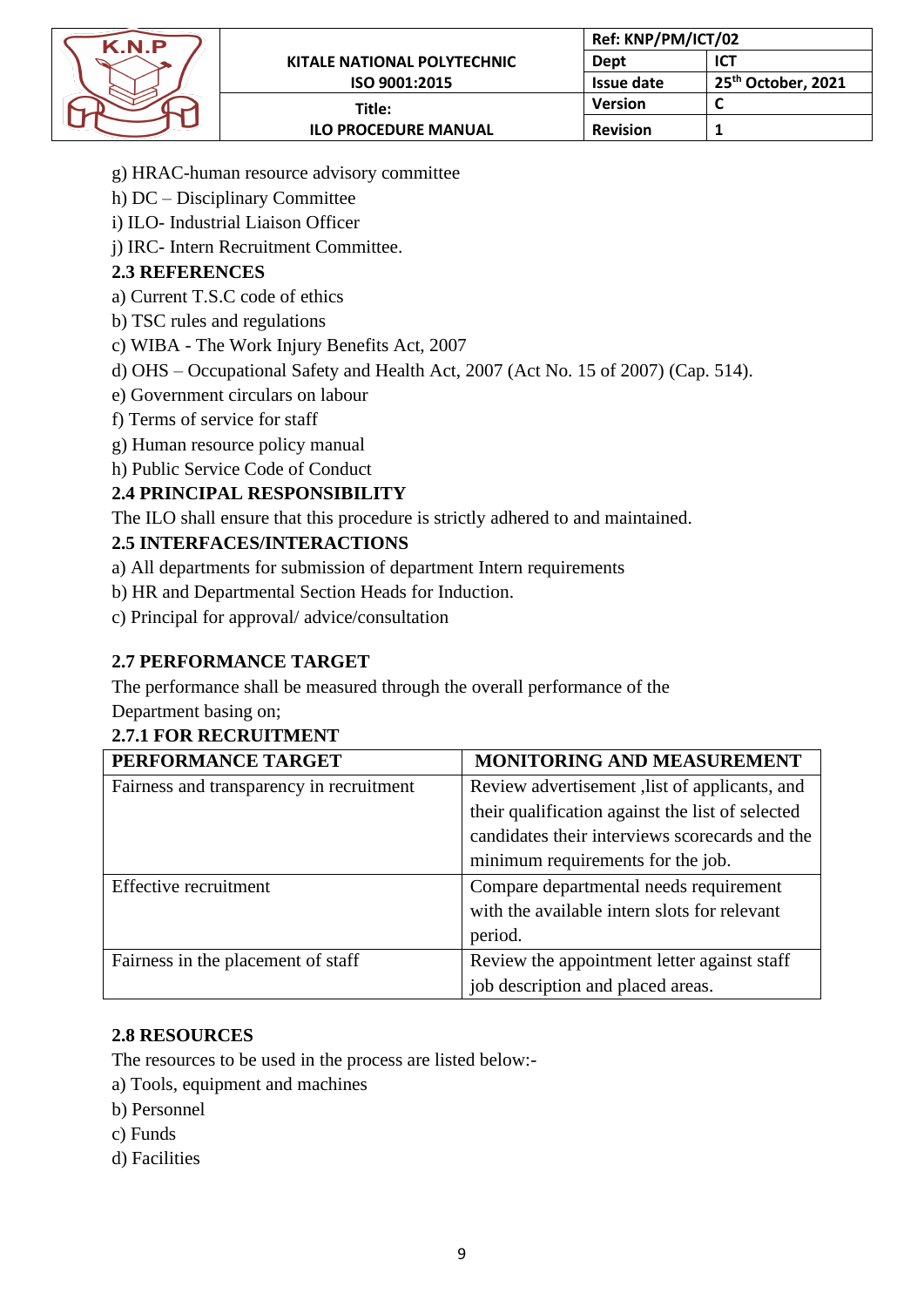

## **2.9 INPUTS AND OUTPUTS**

#### **2.9.1 FOR RECRUITMENT**

| <b>INPUTS</b>               | <b>OUTPUTS</b>                                        |  |
|-----------------------------|-------------------------------------------------------|--|
| Staff establishment         | Advert for vacant positions                           |  |
| Man power requisition forms | Applications                                          |  |
| Shortlisting tool           | Shortlisted candidates                                |  |
| Interview score sheets      | Interview report                                      |  |
| Personnel                   | Name of successful candidates                         |  |
| Funds                       | Communications                                        |  |
| HR policy                   | Letter of appointment to the successful<br>Candidates |  |

#### **2.0 METHOD**

## **2.0 Recruitment of Internship Staff**

2.1.1 This procedure shall start with the ILO requesting the HOD to submit their intern staffing requirements

2.1.2 The ILO shall summarize the staff needs guided by the HR Policy and report, with the recommendation, to the IRC.

2.1.3 The Principal shall confirm the available intern positions available for the given period as recommended by the GC.

2.1.4 Upon receipt of the number of intern slots allowed by the GC the ILO shall Advertise the vacant position(s) where necessary.

2.1.5 Upon receipt of applications the ILO shall make a summarised list of all applicants and short list the applicants as per the advert and present the lists to the IRC who will set a date for the interview.

2.1.6 The ILO shall invite the candidates for interviews as per the set dates.

2.1.7 Upon successful interview the candidates shall be informed about the outcome of the interview in writing within two days.

2.1.8 The successful candidates shall be expected to report within 7 days from the day of dispatch of letter of offer of internship.

2.1.9 The prospective intern shall first report to the Principal who will then refer him/her to the ILO.

2.1.10 If the successful candidate declines or fails to report within the stipulated time the vacancy shall be filled guided by the HR policy.